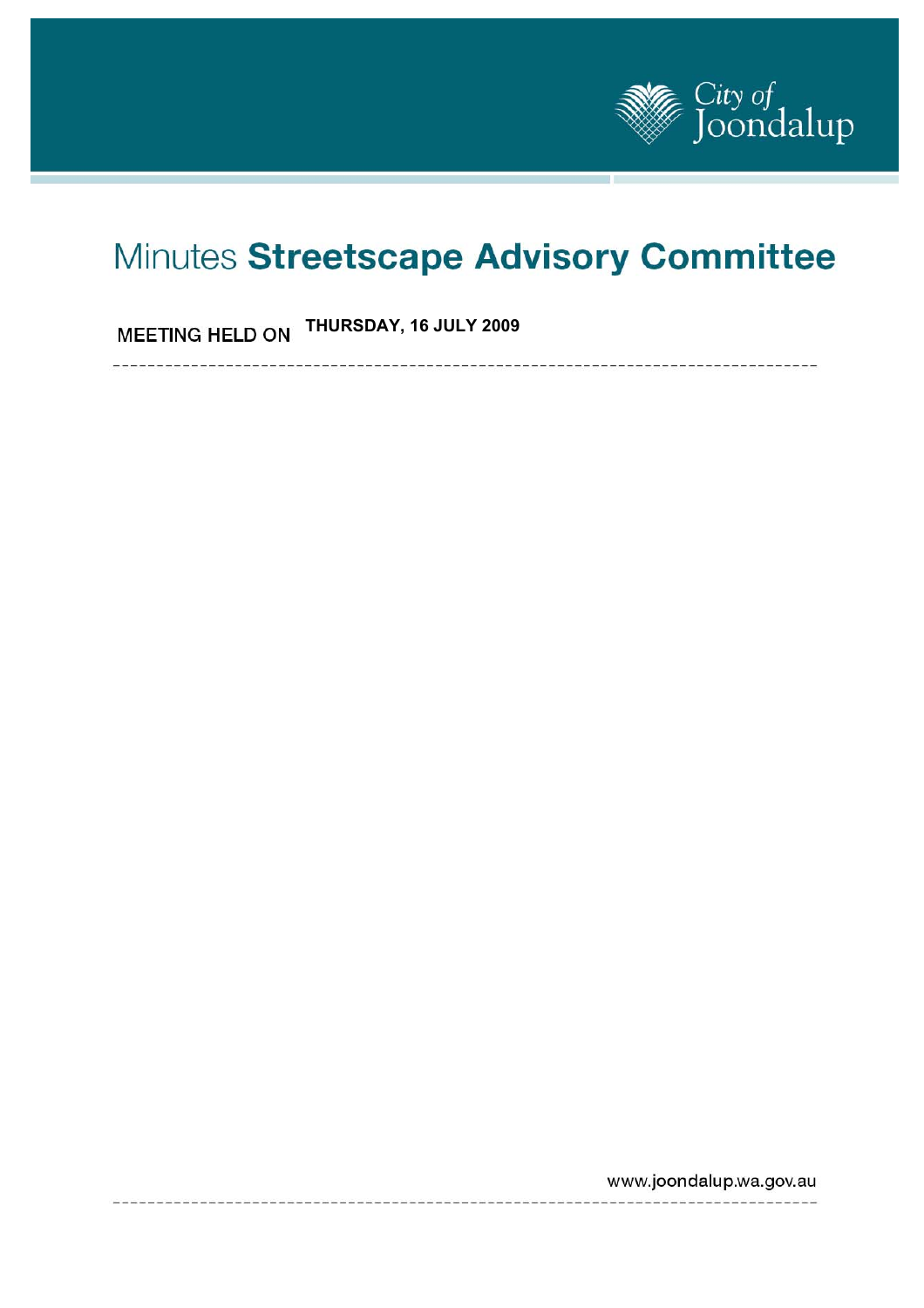# **TABLE OF CONTENTS**

| <b>Item No</b> | Title                                                                                                                | Page No |
|----------------|----------------------------------------------------------------------------------------------------------------------|---------|
|                | Declaration of Opening                                                                                               | 3       |
|                | Apologies/Leave of absence                                                                                           | 3       |
|                | <b>Confirmation of Minutes</b>                                                                                       | 3       |
|                | Announcements by the Presiding Person without<br>discussion                                                          | 4       |
|                | Declarations of Interest                                                                                             | 4       |
|                | Identification of matters for which the meeting may sit<br>behind closed doors                                       | 4       |
|                | Petitions and deputations                                                                                            | 4       |
|                | Reports                                                                                                              | 4       |
| Item 1         | Presentation on Service Provision/and or Current<br>relating to the Streetscape<br>Programs<br>Advisory<br>Committee | 4       |
|                | Motions for which previous notice has been given                                                                     | 6       |
|                | Requests for Reports for Future Consideration                                                                        | 6       |
|                | Closure                                                                                                              | 6       |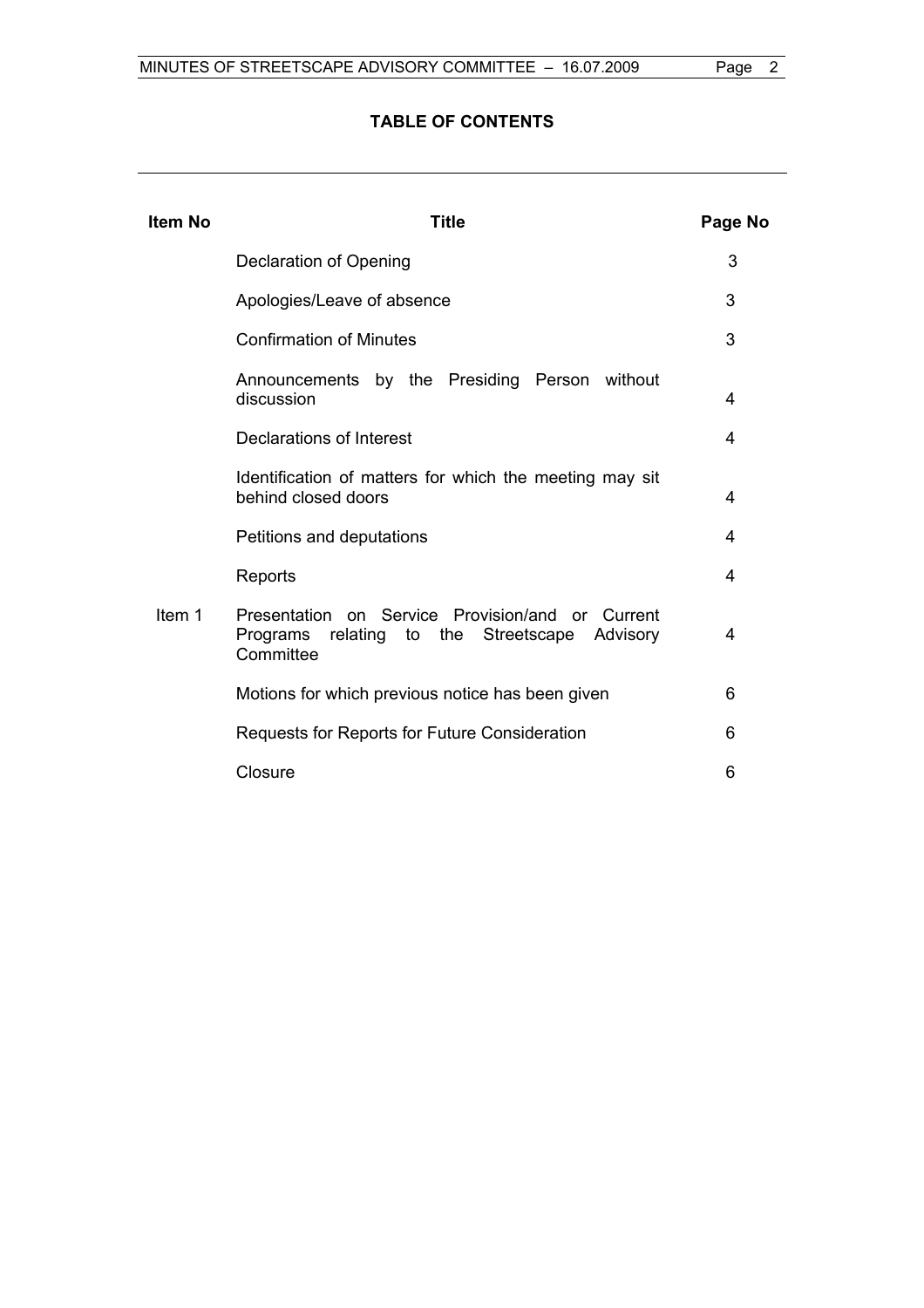# **CITY OF JOONDALUP**

# **MINUTES OF THE STREETSCAPE ADVISORY COMMITTEE MEETING HELD IN CONFERENCE ROOM 2, JOONDALUP CIVIC CENTRE, BOAS AVENUE, JOONDALUP ON THURSDAY, 16 JULY 2009.**

# **ATTENDANCE**

# **Committee Members:**

| Cr Trona Young              | <b>Presiding Person</b>         |
|-----------------------------|---------------------------------|
| Cr Mike Norman              | <b>Deputy Presiding Person</b>  |
| Cr Brian Corr               |                                 |
| Cr Kerry Hollywood          |                                 |
| Ms Christine Hamilton-Prime | <b>Community Representative</b> |
| Mr Des Lock                 | <b>Community Representative</b> |
| Mr Jason Royal              | <b>Community Representative</b> |
| Mr Mark McPherson           | <b>Community Representative</b> |
| Mrs Yvonne McPherson        | <b>Community Representative</b> |
| Ms Penny Gilpin             | <b>Community Representative</b> |
|                             |                                 |

# **Officers:**

| Mr Jamie Parry    | Director, Governance & Strategy    |
|-------------------|------------------------------------|
| Mr Tim Halls      | <b>Manager Operations Services</b> |
| Mrs Lesley Taylor | <b>Administrative Secretary</b>    |

# **DECLARATION OF OPENING**

The Presiding Person declared the meeting open at 1803 hrs.

# **APOLOGIES/LEAVE OF ABSENCE**

Apology - Ms Kathryn Muhlelsen

# **CONFIRMATION OF MINUTES**

# MINUTES OF THE STREETSCAPE ADVISORY COMMITTEE MEETING HELD ON 2 JUNE 2009

**MOVED Cr Hollywood, SECONDED Ms Gilpin that the minutes of the meeting of the Streetscape Advisory Committee held on 2 June 2009 be confirmed as a true and correct record.** 

# The Motion was Put and **CARRIED** (10/0)

**In favour of the Motion:** Crs Young, Norman, Corr, Hollywood, Ms P Gilpin, Mr D Lock, Ms C Hamilton-Prime, Mrs Y McPherson, Mr M McPherson and Mr J Royal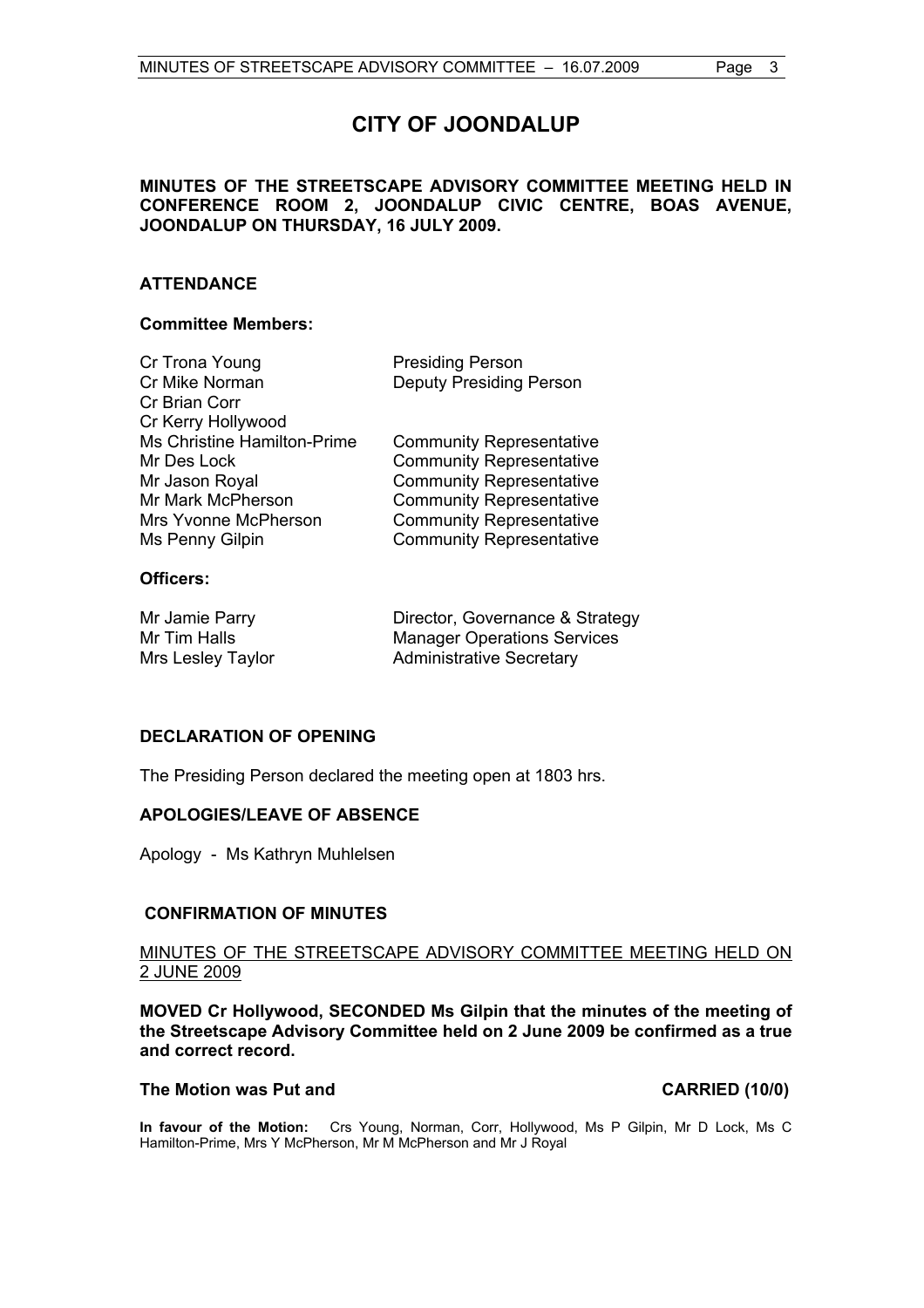# **ANNOUNCEMENTS BY THE PRESIDING PERSON WITHOUT DISCUSSION**

The Presiding Person advised that as a result of discussions with Mayor Pickard and the Chief Executive Officer, there would be another meeting of the Streetscape Advisory Committee held prior to the ordinary Elections to be held in October 2009.

# **DECLARATIONS OF INTEREST**

Nil.

# **IDENTIFICATION OF MATTERS FOR WHICH THE MEETING MAY SIT BEHIND CLOSED DOORS**

Nil.

# **PETITIONS AND DEPUTATIONS**

Nil.

# **REPORTS**

# **ITEM 1 PRESENTATION ON SERVICE PROVISION/AND OR CURRENT PROGRAMS RELATING TO THE STREETSCAPE ADVISORY COMMITTEE**

**WARD:** All

**RESPONSIBLE** Mr Martyn Glover **DIRECTOR:** Infrastructure Services

**FILE NUMBER:** 79623

**ATTACHMENTS:** Nil

Council at its meeting held on 16 June 2009 (CJ136-06/09 refers) resolved that a presentation will be given to the Committee in relation to the service provision and/or current programs the City undertakes relating to the purpose of the Committee.

The Manager, Operation Services provided a presentation to the Committee on the City's current programs and services – Appendix 1 refers.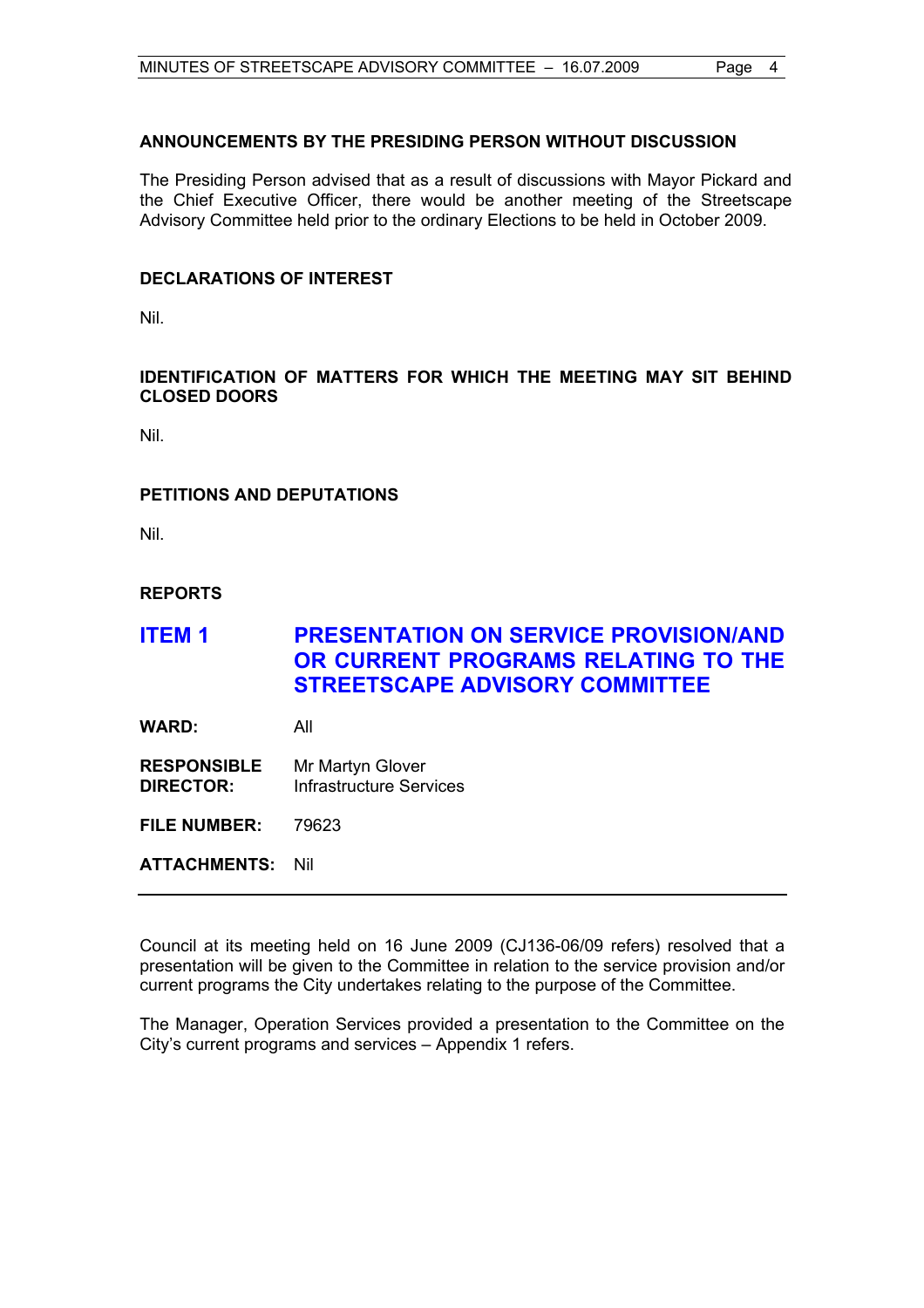Discussion ensued, with a number of questions being raised in relation to:

- $\circ$  The Street Trees Species List and whether it was necessary to remove certain species from the list and add more appropriate species for planting.
- $\circ$  Information to be provided to Committee members in relation to the type of trees to be planted as part of the extension of Burns Beach Road to Connolly **Drive.**
- $\circ$  The offset of CO<sub>2</sub> through increased planting of trees.
- $\circ$  Whether the City undertook mapping of suburbs to indicate the type of trees planted in a particular suburb.
- o Nursery facilities of the City.
- o The overall condition of pedestrian access ways and build up of weeds.

**MOVED Cr Corr, SECONDED Mr McPherson that the Streetscape Advisory Committee REQUESTS Council to seek a report from the CEO on the management of street verges and enforcement of same, to be referred to the Policy Committee for consideration.** 

### The Motion was Put and **CARRIED** (10/0)

# **In favour of the Motion:** Crs Young, Norman, Corr, Hollywood, Ms P Gilpin, Mr D Lock, Ms C Hamilton-Prime, Mrs Y McPherson, Mr M McPherson and Mr J Royal

**MOVED Mr Burke, SECONDED Mr Lock that the Streetscape Advisory Committee REQUESTS Council to seek a report from the CEO relating to public access ways, including maintenance, safety and security, improvements in presentation and lighting, and identification of those for possible closure.** 

### **The Motion was Put and CARRIED (10/0)**

**In favour of the Motion:** Crs Young, Norman, Corr, Hollywood, Ms P Gilpin, Mr D Lock, Ms C Hamilton-Prime, Mrs Y McPherson, Mr M McPherson and Mr J Royal

**MOVED Cr Corr, SECONDED Ms Gilpin that the Streetscape Advisory Committee REQUESTS Council to seek a report from the CEO relating to**  strategies for offsetting of CO<sub>2</sub> through the increased planting of trees in the **City of Joondalup.** 

# **The Motion was Put and CARRIED (10/0)**

**In favour of the Motion:** Crs Young, Norman, Corr, Hollywood, Ms P Gilpin, Mr D Lock, Ms C Hamilton-Prime, Mrs Y McPherson, Mr M McPherson and Mr J Royal

**MOVED Mr McPherson, SECONDED Mr Burke that the Streetscape Advisory Committee REQUESTS Council to seek a report from the CEO on the street tree species available for planting in the City of Joondalup, including both exotic and native species.** 

### **The Motion was Put and CARRIED (10/0)**

**In favour of the Motion:** Crs Young, Norman, Corr, Hollywood, Ms P Gilpin, Mr D Lock, Ms C Hamilton-Prime, Mrs Y McPherson, Mr M McPherson and Mr J Royal